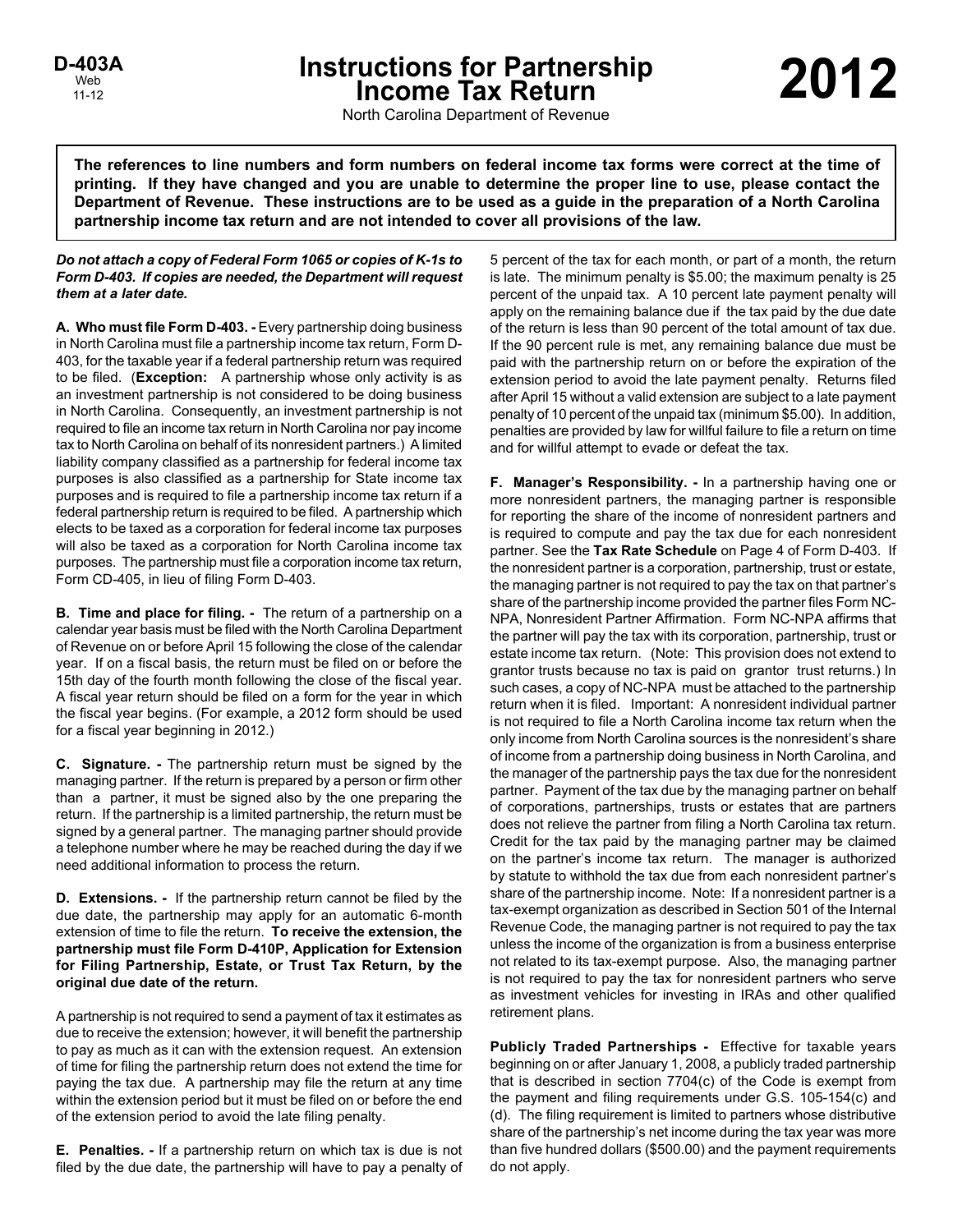**G. Estimated income tax. -** No estimated income tax payment is required of a partnership; however, if the partnership makes any prepayments of tax, include the prepayment on Line 14. A resident individual partner who meets the statutory requirements must file estimated tax on Form NC-40. (See Individual Income Tax Instructions for Form D-400 for information on the requirements for paying estimated income tax.) A nonresident individual partner is not required to pay estimated tax on his distributive share of partnership income.

**H. Tax Credits. -** All tax credits allowed to individuals are allowed to partnerships with the following exceptions:

- (1) Credit for childcare and certain employment-related expenses
- (2) Credit for the disabled
- (3) Credit for children
- (4) Credit for contributions by nonitemizers
- (5) Credit for long-term care insurance
- (6) Credit for adoption expenses
- (7) Earned Income Tax Credit
- (8) Credit for children with disabilities who require special education

A partnership may pass through to each of its partners the partner's distributive share of an income tax credit for which the partnership qualifies. Any dollar limit on the amount of a tax credit applies to the partnership as a whole instead of to the individual partners. Maximum dollar limits and other limitations that apply in determining the amount of tax credit available to a taxpayer apply to the same extent in determining the amount of tax credit for which a partnership qualifies, with one exception. The exception is a limitation that the tax credit cannot exceed the tax liability of the taxpayer.

If there are nonresident partners whose share of tax is being paid by the manager of the partnership, and the partnership claims a tax credit, complete Form D-403TC, Partnership Tax Credit Summary, and include the form with the partnership return. Attach a separate schedule showing the computation of any tax credits and the allocation of the credits among the partners. If claiming any credit that is limited to 50 percent of the partnership's tax, less the sum of all other credits claimed, complete Form NC-478 and attach it to the front of the partnership return. The partnership must provide sufficient information about the tax credits to allow the partner to complete the Form NC-478 series.

**I. Attachments. -** Attachments may be used in preparing the partnership return. The attachments must contain all required information, follow the format of the official schedules, and must be attached in the same sequence as the schedules appear on the partnership return. List the partnership's federal identification number on each attachment.

**J. Specific instructions for Schedule NC K-1. -** Schedule NC K-1 is used by the partnership to report each partner's share of the partnership's income, adjustments, tax credits, etc. The NC K-1 must reflect the net tax paid by the partnership. Prepare and give a Schedule NC K-1 to each person who was a partner in the partnership at any time during the year. Schedule NC K-1 must be provided to each partner on or before the day on which the partnership return is required to be filed. When reporting the distributive share of tax credits, provide a list of the amount and type of tax credits. Any amount reported as tax paid by the manager of the partnership should include amounts paid with extension and by other partnerships, if applicable.

# **Part 1 - Computation of Income Tax Due or Refund**

## **Line Instructions**

**Important**: If the partnership operated only in North Carolina and had no nonresident partners, complete only Lines 4 and 6, Part 1 (and Lines 13 or 14 if any payments were made), Part 3A, and Part 4.

Line 1 - Enter on Line 1 the total income or loss from Schedule K, Federal Form 1065. The total income or loss is the combined total of lines 1 through 11 of Schedule K.

Line 2 - Enter the amount of salaries, interest, or other "guaranteed payments" made to a partner for services or for the use of capital. Salaries to partners and retirement payments to partners who are not active are treated as part of a partner's distributive share of ordinary income and must be apportioned to North Carolina on the same basis as other partnership distributive income.

**Line 4 -** The following additions to income are required in calculating North Carolina partnership income to the extent the additions are not included in income. Complete Part 4, Lines 1 through 5 and enter the total additions on Part 1, Line 4. Allocate the total additions on Line 4 to the individual partners in Part 3, Line 6.

# **Additions to income:**

- (1) Interest on bonds and other obligations of states and political subdivisions other than North Carolina, if not included in income
- (2) Any state, local, or foreign income tax deducted on the federal partnership return
- (3) The federal **Small Business Jobs Act of 2010** extended the 50 percent bonus depreciation through 2011. Subsequent to this Act, the federal **Tax Relief Act of 2010** extended the bonus depreciation from 50 percent to 100 percent for qualified property acquired and placed in service after September 8, 2010 and before January 1, 2012. The **Tax Relief Act of 2010** also provides 50% bonus depreciation for qualified property placed in service after December 31, 2011 and before January 1, 2013. Certain long-lived property and transportation property is eligible for 100% expensing if placed in service before January 1, 2013. North Carolina did not adopt the bonus depreciation provisions under IRC sections 168(k) and 168(n) of these Acts. Therefore, if you deducted the bonus depreciation under IRC sections 168(k) or 168(n) on your 2012 federal partnership return, you must add to income 85% of the amount deducted. This adjustment does not result in a difference in basis of the affected assets for State and tax purposes. Note: Any amount of the bonus depreciation added to income on your 2012 State return may be deducted in five equal installments over your first five taxable years beginning with the tax return for taxable year 2013.
- (4) Other additions to income

**Line 6 -** The following deductions from income are required in calculating North Carolina partnership income to the extent the deductions are included in income. The total deductions from Part 4, Line 10 should be entered on Part 1, Line 6 and allocated to the individual partners in Part 3, Line 7.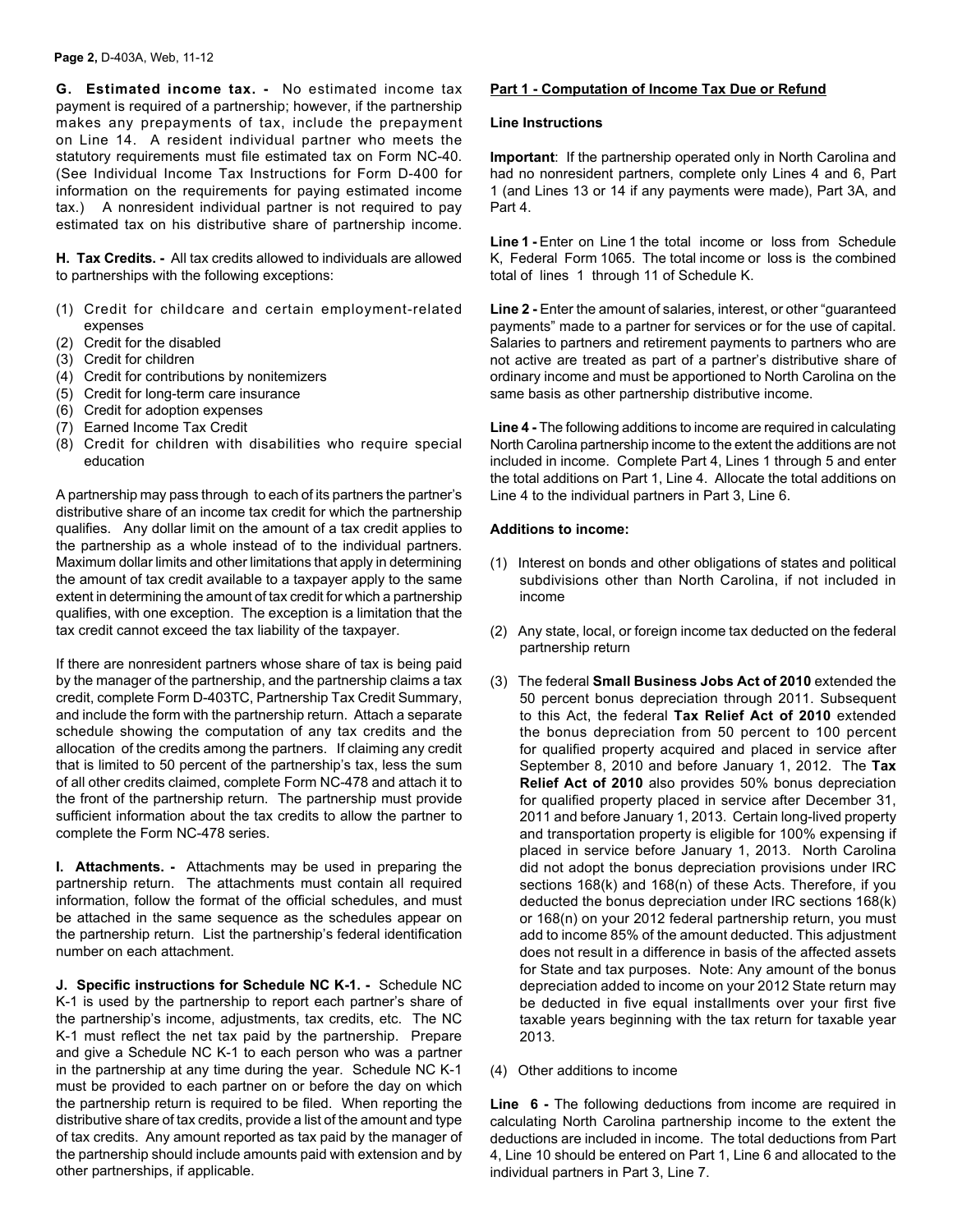## **Deductions from income:**

- (1) Interest from obligations of the United States or United States' possessions
- (2) State, local, or foreign income tax refunds included on the federal return
- (3) North Carolina law did not adopt the 50 percent bonus depreciation provisions in IRC section 168(k) for the tax year 2008 or in IRC sections 168(k) or 168(n) for tax years 2009 and 2010. Similarly, North Carolina did not adopt the provisions of the **Small Business Jobs Act of 2010** which extended the 50 percent bonus depreciation through 2011 and the **Tax Relief Act of 2010** which doubled and extended bonus depreciation from 50 percent to 100 percent for qualified property acquired and placed in service after September 8, 2010 and before January 1, 2012. The **Tax Relief Act of 2010** also provides 50% bonus depreciation for qualified property placed in service after December 31, 2011 and before January 1, 2013. Certain long-lived property and transportation property is eligible for 100% expensing if placed in service before January 1, 2013. Because North Carolina did not adopt the bonus depreciation provisions under IRC sections 168(k) and 168(n) of these Acts, an adjustment is required to add to income 85% of the amount deducted. Any amount added to income on the 2008, 2009, 2010, and 2011 State partnership returns may be deducted in five equal installments beginning with the 2009, 2010, 2011, and 2012 State partnership returns, respectively. Enter 20 percent of the bonus depreciation added back on the 2008 State partnership return on Part 4, Line 8a, 20 percent of the amount added back on the 2009 State partnership return on Part 4, Line 8b, 20 percent of the amount added back on the 2010 State partnership return on Part 4, Line 8c, and 20 percent of the amount added back on the 2011 State partnership return on Part 4, Line 8d. **Note:**  When there is a change in ownership at the partner level in tax years subsequent to 2008, a new partner is not entitled to share in the depreciation deduction claimed on the partnership return because the new partner would not have added back the depreciation in 2009, 2010, or 2011. Therefore, the total deductions attributable to the special bonus depreciation for each individual partner included on Line 7, Part 3 of Form D-403 and on Line 3 of Form NC K-1 will not equal the total deduction attributable to the special depreciation claimed on Line 8, Part 4 of Form D-403.

#### (4) Other deductions from income

**Line 8 -** In determining the tax due for nonresident partners, a partnership must apportion to North Carolina the income derived from activities carried on within and outside North Carolina that are not segregated from its other business activities. A partnership's business activities are not segregated if it does not employ a method of accounting that clearly reflects the income or loss of its separate activities. If the partnership's business activities in North Carolina are not segregated from its business activities in other states, enter on Line 8 the income on Line 7 that is to be apportioned to North Carolina. If all of the partnership's business activities are integrated, enter on Line 8 the amount from Line 7. Income derived as a partner in another partnership or as a shareholder in an S corporation must be allocated instead of apportioned to North Carolina.

**Line 9 -** In determining the tax due for nonresident partners, a partnership must allocate to North Carolina the income derived from business activities in North Carolina that are segregated from its other business activities. Income derived from a partnership's business activities outside of North Carolina that are segregated from its other business activities are not includable in determining the tax due for nonresident partners. If the partnership's business activities in North Carolina are segregated from its business activities in other states, enter on Line 9 the income on Line 7 that is solely from the partnership's business activities in North Carolina. If all of the partnership's business activities are solely in North Carolina, enter on Line 9 the amount from Line 7.

**Line 10 -** Complete Parts 2 and 3 to determine the tax for nonresident partners.

**Line 11 -** Enter the total tax credits allocated to nonresident partners.

**Line 12 -** Enter the net tax due for nonresident partners.

**Line 13 -** If Form D-410P was filed to request an extension of time to file the partnership return, enter any tax paid with the extension form.

**Line 14 -** Enter any other prepayments of tax that were made prior to filing this partnership return. If filing an amended return, include on Line 14 any amount paid with the original partnership return.

**Line 15 -** If tax was paid by other partnerships or by S corporations, enter the amount paid. Include with the return a copy of the information furnished by the partnership(s) or S corporation(s) to verify the amount claimed. North Carolina income tax is required to be withheld from the compensation paid to a nonresident partnership or limited liability company for services performed in North Carolina in connection with a performance, an entertainment or athletic event, a speech, or the creation of a film, radio, or television program. In addition to any tax paid by other partnerships or S corporations, include on Line 15 only the portion of tax withheld that is attributable to nonresident partners on whose behalf the managing partner is required to pay the tax. Attach Form NC-1099PS to the front of the return to verify the North Carolina income tax withheld.

**Line 19 -** Total due for nonresident partners. (Add Lines 17 and 18c - The manager of the partnership must pay this amount with the return. The tax may be paid by check or money order payable in U.S. dollars to the North Carolina Department of Revenue. **Important:** The Department will not accept a check, money order, or cashier's check unless it is drawn on a U.S. (domestic) bank and the funds are payable in U.S. dollars.

**Line 20 -** If total payments on Line 16 exceed the net tax due for nonresident partners on Line 12, subtract and enter the amount to be refunded.

## **Part 2 - Apportionment Percentage For Partnerships Having One or More Nonresident Partners and Operating in North Carolina and in One or More Other States**

#### **Method to be Used in Apportioning Partnership Income:**

A partnership with one or more nonresident partners whose business activities in North Carolina are unified and integrated with its business activities in other states is required to apportion its partnership income to North Carolina by multiplying the income by a fraction, the numerator of which is the property factor plus the payroll factor plus twice the sales factor, and the denominator of